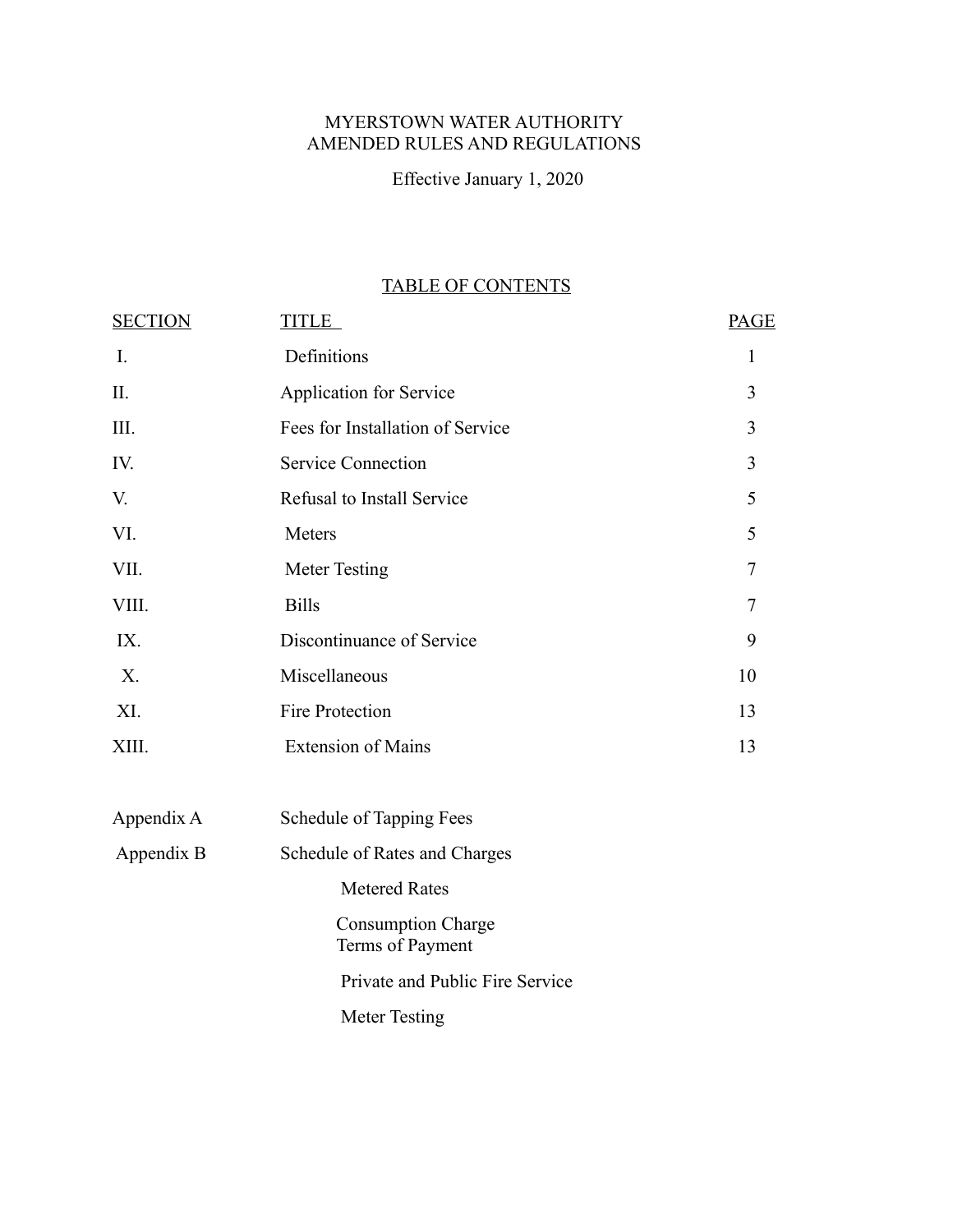#### MYERSTOWN WATER AUTHORITY

#### AMENDED RULES AND REGULATIONS

#### Effective January 1, 2020

In these Rules and Regulations, the singular shall include the plural and the masculine shall include the feminine and the neuter.

#### I. DEFINITIONS

Unless the context specifically and clearly indicates otherwise, the meaning of terms used in these Rules and Regulations is:

A. Authority: Myerstown Water Authority, Lebanon County, Pennsylvania or duly authorized agency appointed by the Authority.

B. Billing Unit shall be defined as follows:

1. A building under one roof, owned, leased or rented by one person, and occupied as one residence or **one** business.

2. One side of a double building or house, having a solid vertical or horizontal dividing wall or ceiling.

3. A combination of buildings, served by one service line, and occupied by one family or one business.

4. An apartment, townhouse, condominium, office space, or suite of offices in a building or house having several such apartments, condominiums, offices, or suites of offices and using in common one or more hallways, stairs, walkways, or one or more means of entrance or exit.

5. Any trailer or mobile home occupied by one family, household or business.

6. Any industrial establishment, whether occupying a space in common or separate from another industrial, commercial or residential space in the same or separate buildings in or on the same property.

7. Any retail, commercial or service establishment, whether occupying a space in common or separate from another commercial, industrial or residential space in the same or separate buildings in or on the same property.

C. Commercial: Structures solely or partly dedicated to commercial use.

D. Connection Fee: A fee which relates to the actual cost of work performed by the Authority in instituting water service for a new customer, including construction of the service line, tapping the main, supply of corporation stop and curb stop materials, and supply of the meter, as appropriate. PA Act 57, and subsequent amendments shall provide the basis for this Fee.

E. Corporation Stop: A valve that is inserted into the main for the connection of the water supply service line**.**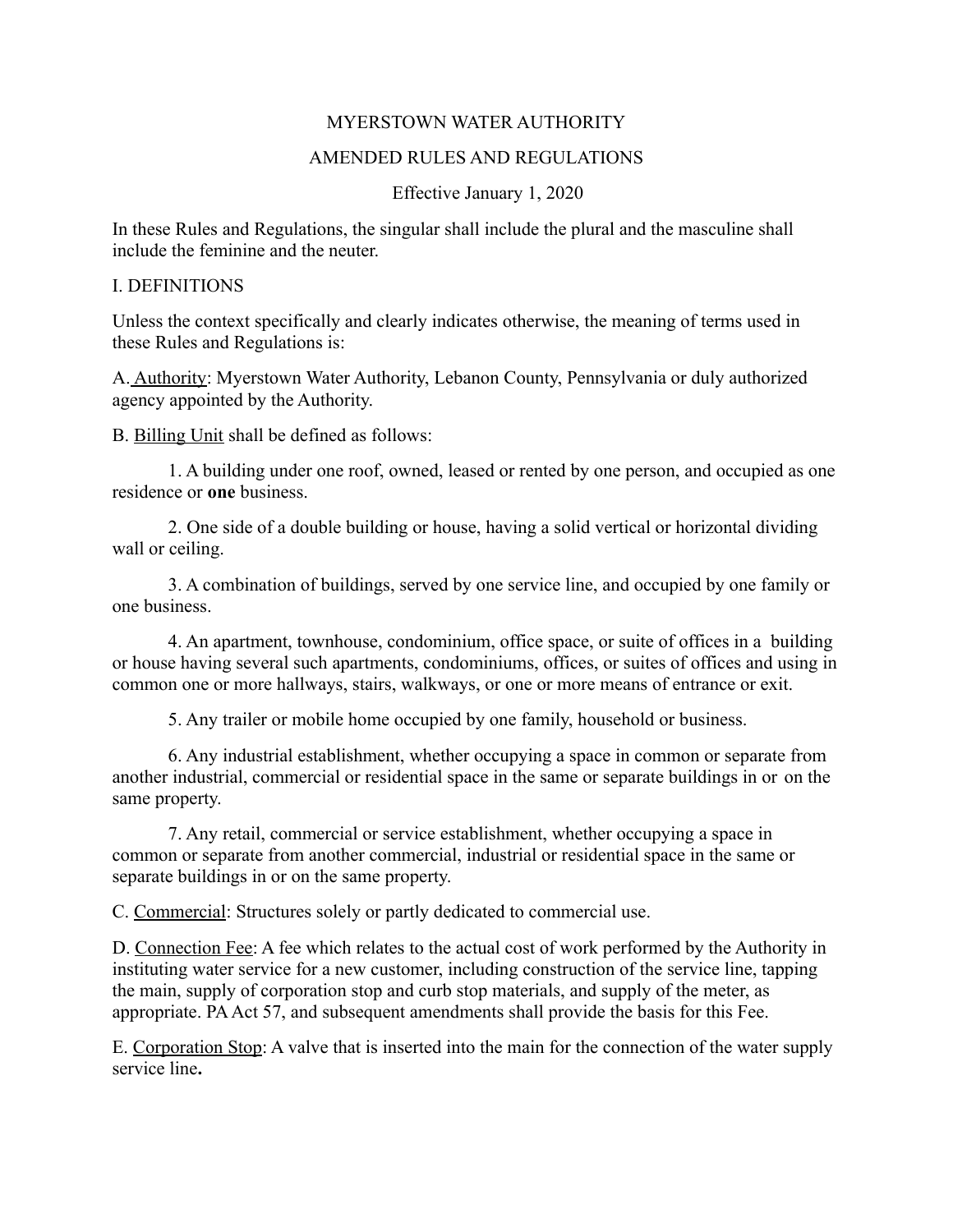F. Curb Stop: A valve for insertion in the service pipes at or near the curb or property line of the customer.

G. Curb Stop Box: A box or metal housing which encloses, protects and provides access to the curb stop.

H. Customer: Any person, as hereinafter defined, owning any premises receiving water from the Authority.

I. DIP: Ductile Iron Pipe.

I. Industrial: Any customer that manufactures a product.

J. Premises: A property which cannot be completely divided in its present utilitarian condition through sale, that is:

1. A building under one roof, owned, leased or occupied by one party as one business or residence.

2. A combination of residential or commercial buildings leased or occupied by one party in one common enclosure.

3. The one side of a double house having a solid vertical partition wall.

4. A building owned by one party having more than one internal division, such as apartments, offices, stores, etc. and which have a common or separate entrance.

K. Person: Any individual, association, partnership, firm or corporation.

L. Public: All Borough facilities, schools, churches, library, post office, cemeteries, fire companies, ambulance services.

M. Residential: Structures totally dedicated to residences.

N. Service Connection: Water piping and fittings leading from the water main to the premises of a customer.

O. Stop and Waste Valve: A valve installed at the termination of the water supply service line and at the beginning of the customers' plumbing system.

P. Tapping Fee: A fee Imposed upon property owners, who desire or are required to connect to the water system. The Fee shall include a Capacity Part and a Distribution Part and a Special purpose Part, and Planned Facilities Part as describe in PA Act 57, is based upon average daily usage and is applicable to all classes of customers, and is determined by the content of the Authority's Resolution adopting such fees following PA Act 57, and subsequent amendments shall provide the basis for this Fee.

Q. Water Mains: The system of water piping valves, fittings and equipment used to distribute water throughout the area served by the Authority.

## II. APPLICATION FOR SERVICE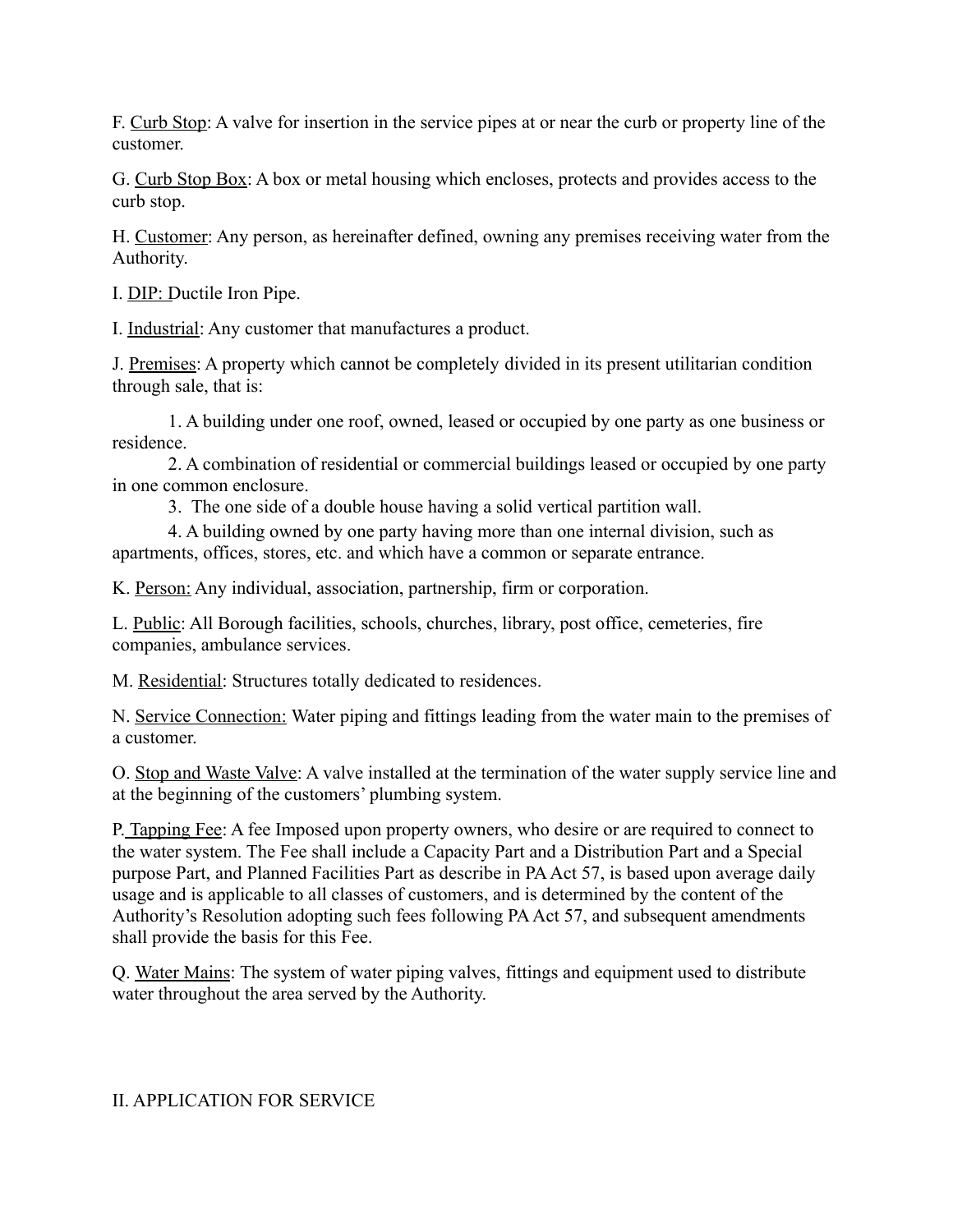A. Service connection will be made at the Applicant's expense, and water will be furnished, upon written application by the property owner, or developer on a blank form prepared by the Authority for this purpose, and after approval of such application by the Authority, or its agent. The application for service shall state clearly the class, scope, and type of use to be made of the service, as well as the purpose for which it will be used and the number of billing units.

B. The application and these Rules and Regulations constitute the contract between the property owner and the Authority; and each property owner, by the taking of water, agrees to be bound thereby.

C. The applicant shall provide sufficient information to the Authority to allow the Authority to determine the class of customer and number of billing units.

## III. FEES FOR INSTALLATION OF SERVICE

A. The Authority shall assess and collect the Tapping Fee amount, then in effect, from all applicants. The schedule of tapping fees is contained in Appendix A of these Rules and Regulations. The Authority shall collect the Connection Fee amount, then in effect, as contained in Appendix A.

B. The applicant shall pay the Connection Fee cost as shown on the Schedule of Tapping Fees, and shall pay the actual costs of construction of the service line between the main and the curb stop or pit meter.

C. In existing structures a tapping fee shall be paid where uses(s) or units are created through remodeling, renovation, or additions that add a use(s) or unit. Each additional unit shall pay a tapping fee whether or not a new service line is installed. Connection fees shall also be paid where applicable for additional uses(s) or units.

D. No Tapping Fee shall be charged for a separate fire service connection through which no flow shall pass except at time of emergency or for testing purposes. A fee shall be paid for the fire meter or detector check meter.

 E. An additional tapping fee shall be required to be paid where the existing use is significantly increased in water volume consumption, and/or where an alternate source is discontinued, or greatly reduced, causing an increase in consumption from the Authority system. The tapping fee will be calculated at the rate in effect at the time of increase in usage.

### IV. SERVICE CONNECTION

A. The Authority or its agent will observe the construction of all connections to its mains and service line construction and will maintain all service lines from the main to and including the curb stop and box, which shall be placed immediately inside the portion of the customer's property which abuts the street or road, all of which service line shall be the property of the Authority and shall be accessible to and under its control.

B. All service lines from the curb stop to the meter shall be approved by the Authority as to size, kind of pipe and installation and shall be kept in good repair by the property owner at his expense. All such service lines shall be placed at least three and one-half feet (3-1/2') below the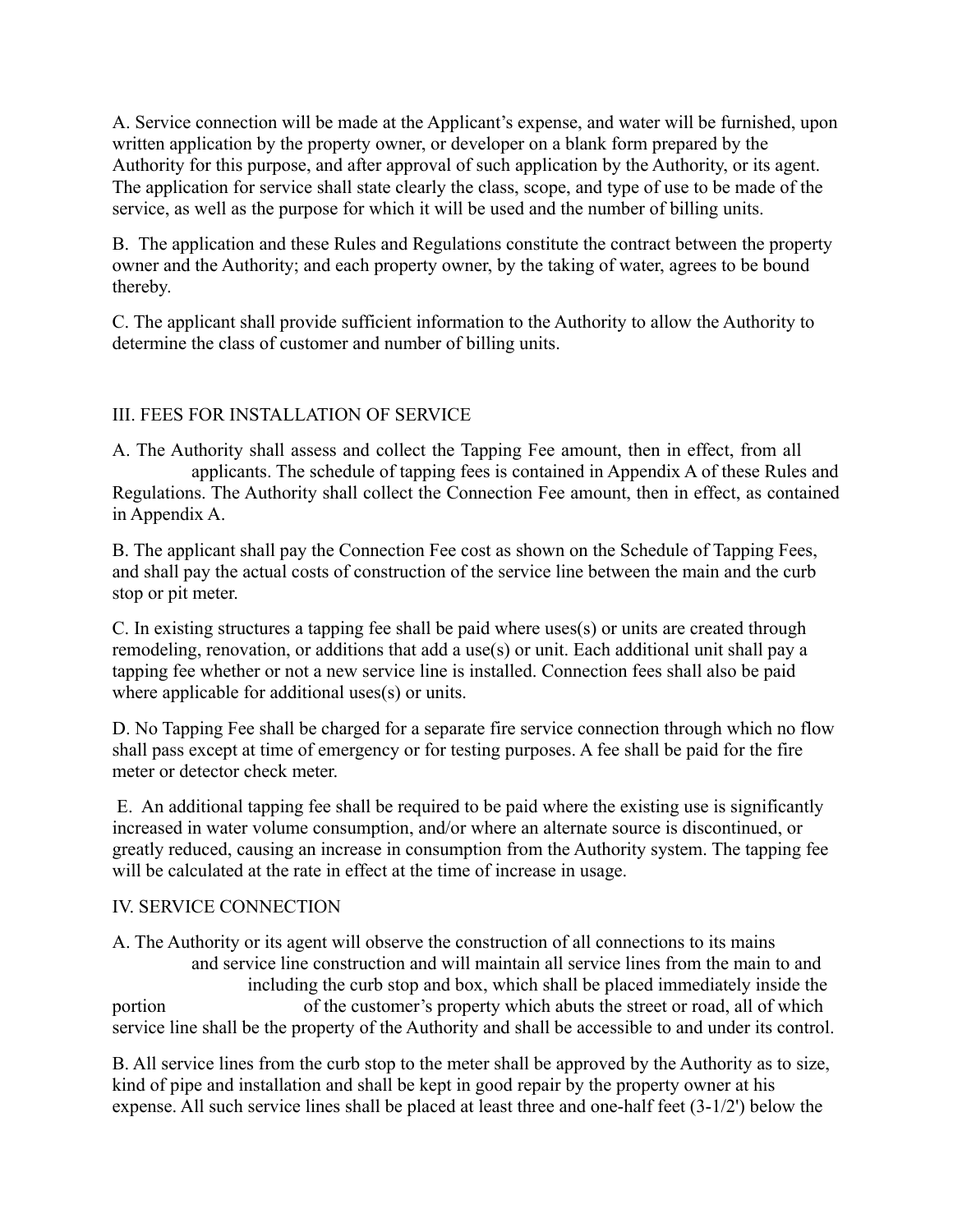surface of the ground. All service lines shall be of polyethylene**,** copper or DIP materials.. All polyethylene service lines shall be constructed with stainless steel inserts.

C. Where feasible, water service lines may be laid in the same trench as the sanitary sewer pipes, using the benching technique. Water main lines must be separated three (3) feet horizontally and 18 inches vertically in the bench method of construction. No service lines shall be laid in the same trench with a gas pipe, sewer pipe, or any other facility of a public service company except sanitary sewer may be by benching, except with written approval of the Authority. No line shall be laid within four feet (4') of any open excavation or vault, except with written approval of the Authority.

D. A Teflon coated ball valve, and a stop, easily accessible to the occupants shall be placed in the service line within the premises supplied with water. In addition, a backflow prevention device (AWWA approved) shall be provided in all new service lines installed after the adoption of this regulation revision. Such valves shall be located so that it will be possible to drain all pipes in the building to facilitate the isolation of the meter and inspection of the backflow prevention device. These appurtenances to the premise with the Authority's system will be properly maintained in an operable condition at all times at the expense of the property owner. The backflow prevention device may be ordered installed in existing services when necessary for public safety.

E. All leaks in service lines from the curb stop to the meter shall be repaired or replaced by the property owner within 72 hours of being notified by the Authority of the action required. Upon failure to complete such repairs or replacement, the Authority may terminate the water service, as provided in SECTION IX of these RULES AND REGULATIONS. If the leak is determined to be an emergency by the Authority, the service may be terminated immediately.

F. The Authority shall in no event be responsible for maintenance of, or for damage done by water escaping from the service line or any other pipe or fixture on the outlet side of the curb stop; and the property owner at all times shall comply with state and municipal regulations in reference thereto and shall make any changes thereon which may be required because of change of grade, relocation of mains or otherwise.

G. The use of water service by a property owner shall be in accordance with the class, scope and type of use, and for the purpose stated in his or her application and service contract. A property owner shall not use, or allow use of water service through his service facilities, for others or for purposes other than those covered by his application. To make service available for other purposes or character of use, a new application and contract is required.

H. All service connections shall be constructed in accordance with the Authority's adopted Specifications for Additions and Extension to the Water System.

## V. REFUSAL TO INSTALL SERVICE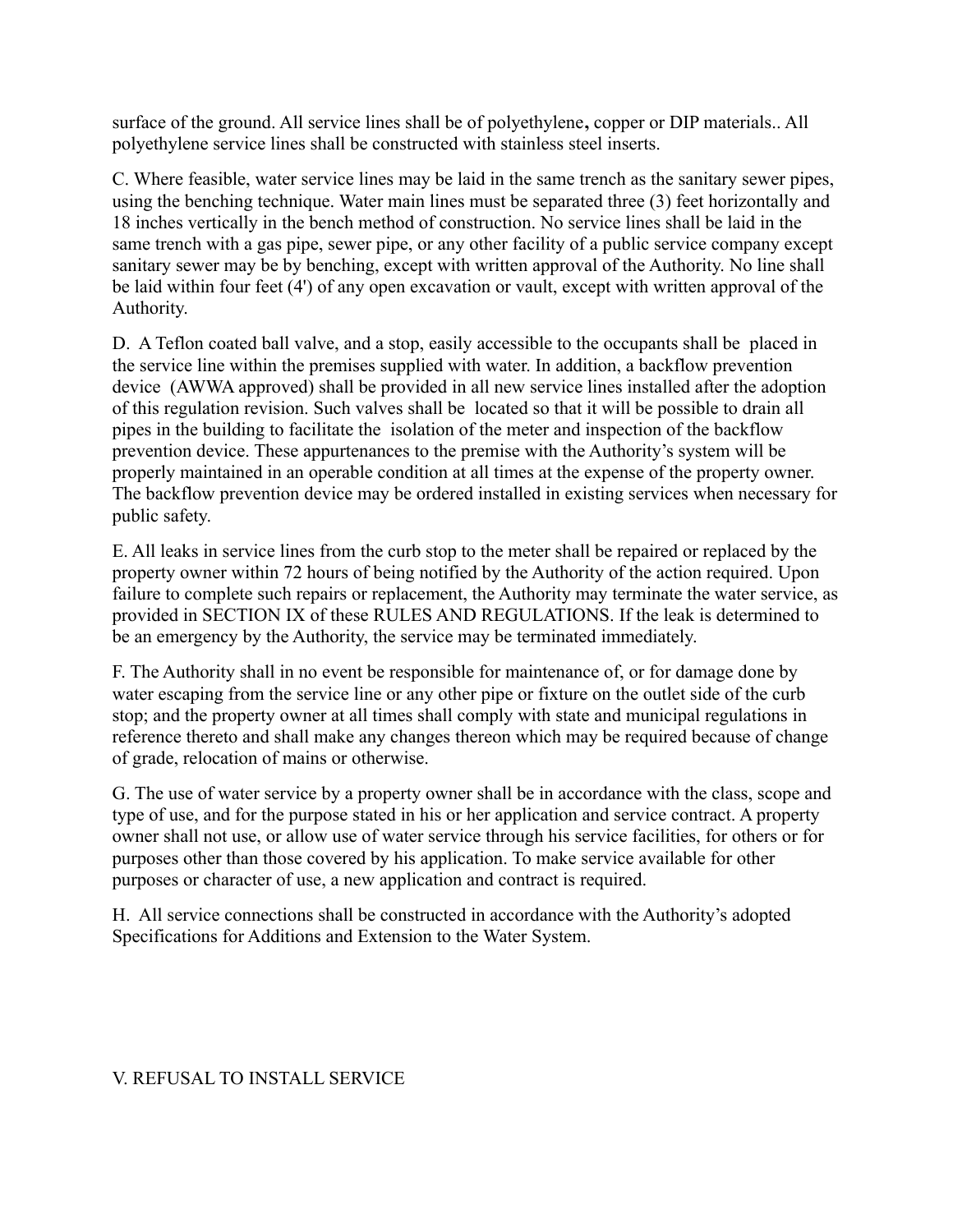No service will be furnished by the Authority to any applicant until all arrears for water rents, repairs, or other charges owing by the property shall be paid, or satisfactory arrangements for payments have been made.

## VI. METERS

A. All water service, including water for firefighting or fire suppression purposes, will be rendered only through meters. Fire services or similar connections shall be equipped with fire service meters. The meter vault shall be of sufficient size to accommodate both the detector check and a compound meter (fire service meter). No fire service shall be metered through a compound meter.

 B. Each premise shall have a separate meter to register the amount of water consumed. The usage by each billing unit in a premises will be determined as the average of total consumption. The property owner may elect at his sole expense to have installed a meter for each and every billing unit in a premises. Such meters, in excess of one for each premises, shall be furnished by the Authority at a charge of meter cost, including the remote readout.

 A combination of separate meters and single meter(s) serving multiple units at one property or structure may be permitted.

All meters shall be installed and maintained as provided herein.

C. All meters less than one (1) **i**nch will be furnished by, and remain the property of, the Authority, the meter costs being paid by the property owner as described in B. above. Meters one (1) inch or greater shall be furnished by and remain the property of the property owner. The Authority shall establish the size of meter required by each service.

The property owner will provide and install the necessary mounting devices. All meters will be installed by the Authority.

D. For all new services, the Authority will furnish a remote reading device or a radio reading device to permit meter reading from a location on an outside wall of a residence or other building. The Authority will install and shall maintain ownership of the remote reading (or radio reading) device.

E. Meters and remote reading devices will be maintained by the Authority as far as ordinary wear and tear is concerned. The customer, in the case of an inside meter installation or an outside meter installation, if the Authority has agreed upon the site and installation of a meter vault or meter box, shall be responsible to the Authority for any injury to, or loss of, any meter arising out of or caused by, the property owner's negligence or carelessness (including any loss or damage caused by freezing) or that of his servants, employees, members of his household, or any person upon his premises under or by his consent or sufferance. The property owner shall be financially responsible for water meters damaged by freezing or other acts. The charge for replacement of meters in these instances shall be the actual costs of the meter and readout plus twenty percent (20%) of the actual cost to the Authority. The customer shall not permit anyone, who is not an agent of the Authority or otherwise lawfully authorized so to do, to remove, inspect or tamper with the Authority's meter, remote reading device, or other property of the Authority on his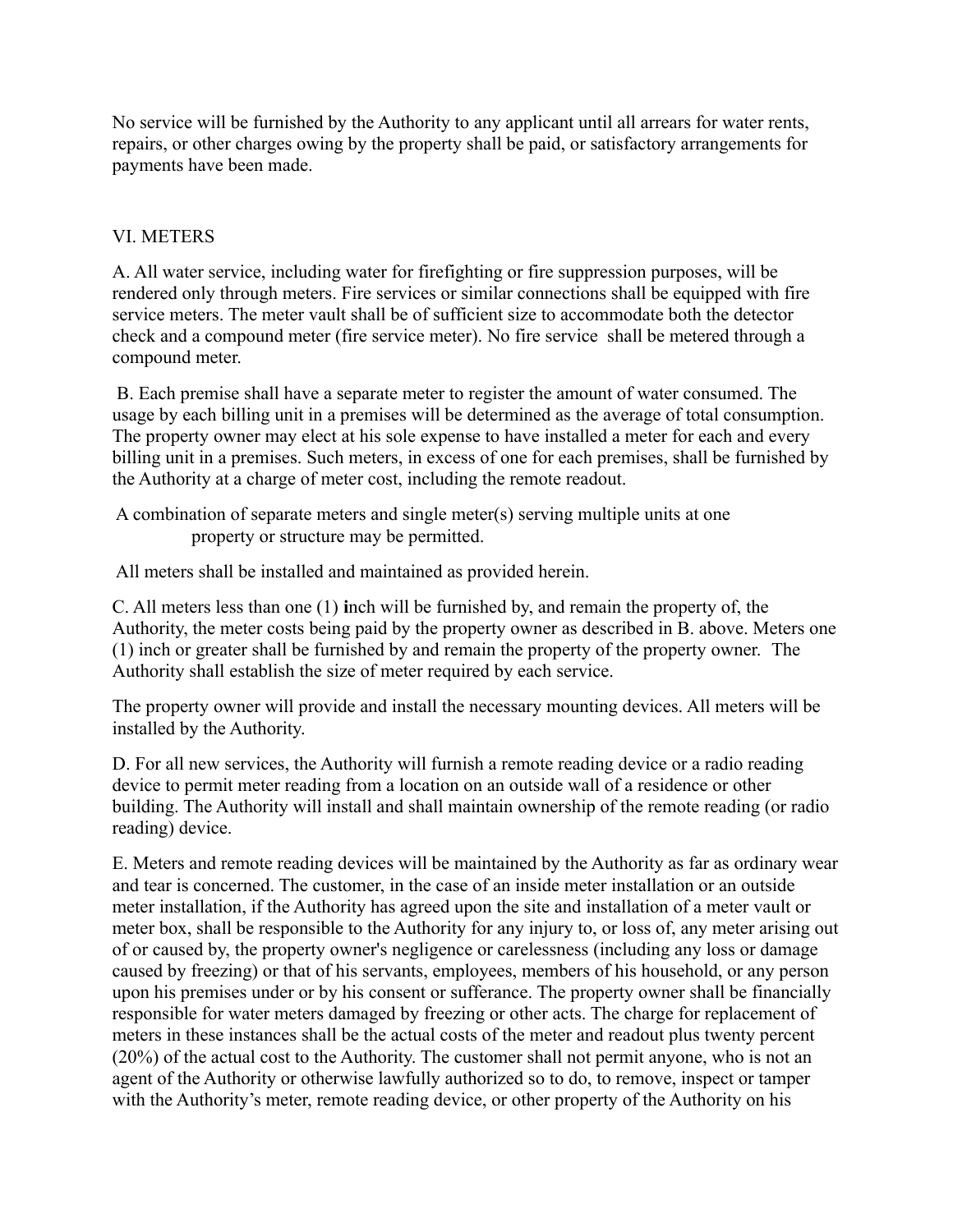premises. If a meter vault or meter box becomes unsuitable and the Authority so notifies the property owner, the property owner shall remedy this condition promptly at his expense.

F. The property owner shall notify the Authority of any injury to, or of any cessation in registration of, the meter or remote reading device as soon as it comes to his/her knowledge.

G. All meters and remote reading devices shall be set at convenient locations, accessible to the Authority and subject to its control. When possible the meter shall be installed within the premises supplied, at a point approved by the Authority, in order to control the entire supply. A proper place for the meter and protection shall be provided by the property owner. The property owner shall be responsible to remove and keep clear of vegetation the remote reading device as may be attached to the structures being metered.

H. Where it is not convenient or if both the customer and the Authority agree not to place the meter within the building, as provided in Section VI-G, the meter will be placed outside the building in a suitable vault of concrete, or a meter pit or meter box in accordance with the Authority's specifications. The meter vault, or meter pit, or meter box shall be provided with a suitable cover and locking device, and shall be installed at the sole:expense of the property owner. The meter vault, pit or box shall be installed plumb.

I. The cover and locking device for each outside meter vault or meter box shall conform to a proper uniform standard established by the Authority. The covers and locking device shall be of uniform design for convenience and efficiency in the Authority's operation. An outside meter vault or meter box shall be located, at the option of the property owner, either inside the property line or near the curb stop and shall be built at the expense of the property owner. The site shall be a suitable and safe place for the installation of a meter, and must be acceptable to the Authority.

J. Where the distance from the curb stop to the building penetration to be served is over one hundred (100) feet, the meter must be placed in a meter box or vault as described above, at the sole expense of the property owner.

K. The Authority may consider requests for bulk sales of water to other municipalities or municipal authorities. All bulk sales, if approved, shall be metered and shall be equipped with backflow prevention devices. The capital costs and operating costs for metering and any required pumping to boost flow and/or pressure shall be the responsibility of the bulk sale customer.

The costs of tapping the Authority's line to connect a bulk sale water main shall be paid by the bulk sale customer.

The Authority shall approve the proposed point of connection to its system for bulk sales purposes, after receipt of detailed engineering documents which describe the proposed bulk sale metering and pumping, if required.

The Authority shall have the right to limit the volume and rate being purchased and to control the consumption.

L. Tampering with or interfering with a meter so that it registers an incorrect measurement of water usage is a criminal offense; the Authority shall prosecute all such incidents of meter tampering.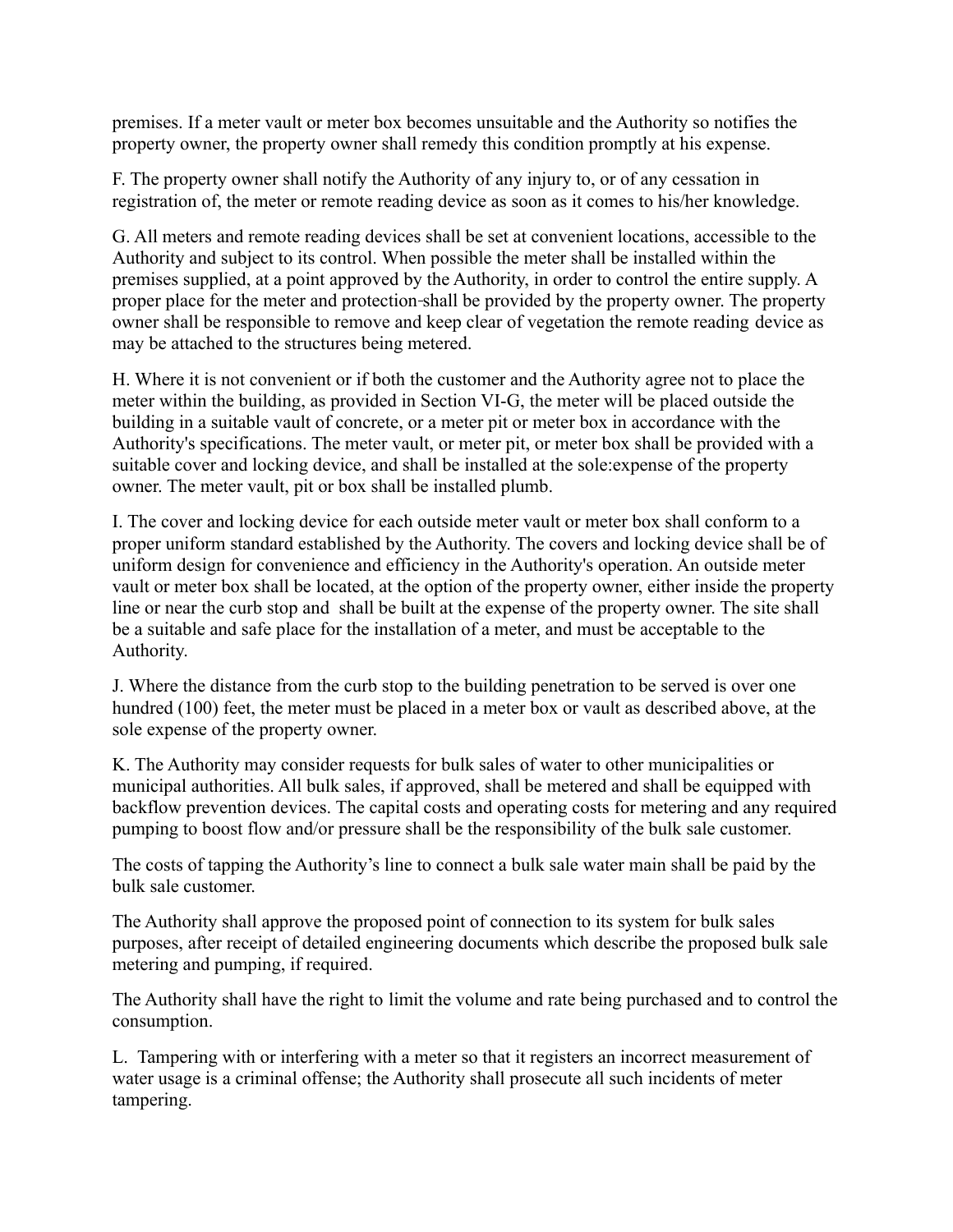### VII. METER TESTING

A. The quantity of water recorded by the meter, and not the remote reading device, shall be conclusive for both the customer and the Authority, except when the meter has been found to be registering inaccurately or has ceased to register. In either of such cases, the meter will be promptly repaired or replaced by the Authority and the quantity of water consumed shall be estimated by the average registration of the meter in previous corresponding periods.

B. In case of a disputed bill involving the accuracy of a meter, such meter shall be tested, upon the request of the customer. If the meter so tested is found to have an error in registration of four percent (4%) or more, the bills will be increased or decreased accordingly.

C. Each request for the test of a meter for accuracy shall be accompanied by a deposit, the amount of which shall be determined by the size of the meter.

If the meter so tested shall be found to have an error in registration of less than four percent (4%), the deposit shall be retained by the Authority as compensation for such test; if the error in registration is found to be four percent (4%) or more, than the cost of the test shall be borne by the Authority and the amount of the deposit shall be returned to the customer.

The property owner requesting a meter test shall deposit a fee with the Authority as established in Appendix B, Item E., Schedule of Rates for Meter Testing.

### VIII. BILLS

Each Billing Unit in a Premises shall be considered as a separate account in applying the Schedule of Rates, whether by direct meter readings for each Billing Unit or averaging total consumption. The calculation of bills will be based on actual water used. Each Billing Unit will, however, be subject to the minimum charge.

A. Bills for water services will be rendered as set forth in the Schedule of Rates and are due and payable upon presentation. In the event of non-payment of bills for water service, the Authority may discontinue service to the customer. Such discontinuance in all cases other than those involving rental dwelling units, the following procedure shall be used.

Fifty (50) days from billing, send notice of proposed discontinuance.

Sixty-Five (65) days from billing, post property as delinquent.

Seventy-Five (75) days from billing, discontinuance of service.

In cases involving rental dwelling units, the procedures to be followed to effect discontinuance shall be as set forth in the Pennsylvania Utilities Service Tenants Rights Acts, Act No. 299 of 1978, as amended.

After service has been discontinued, it will not be resumed until payment of all charges, including turn off fee, and turn on fee together with interest and penalties. A fee shall be paid for having the service restored to any property or premises after discontinuance for non-payment of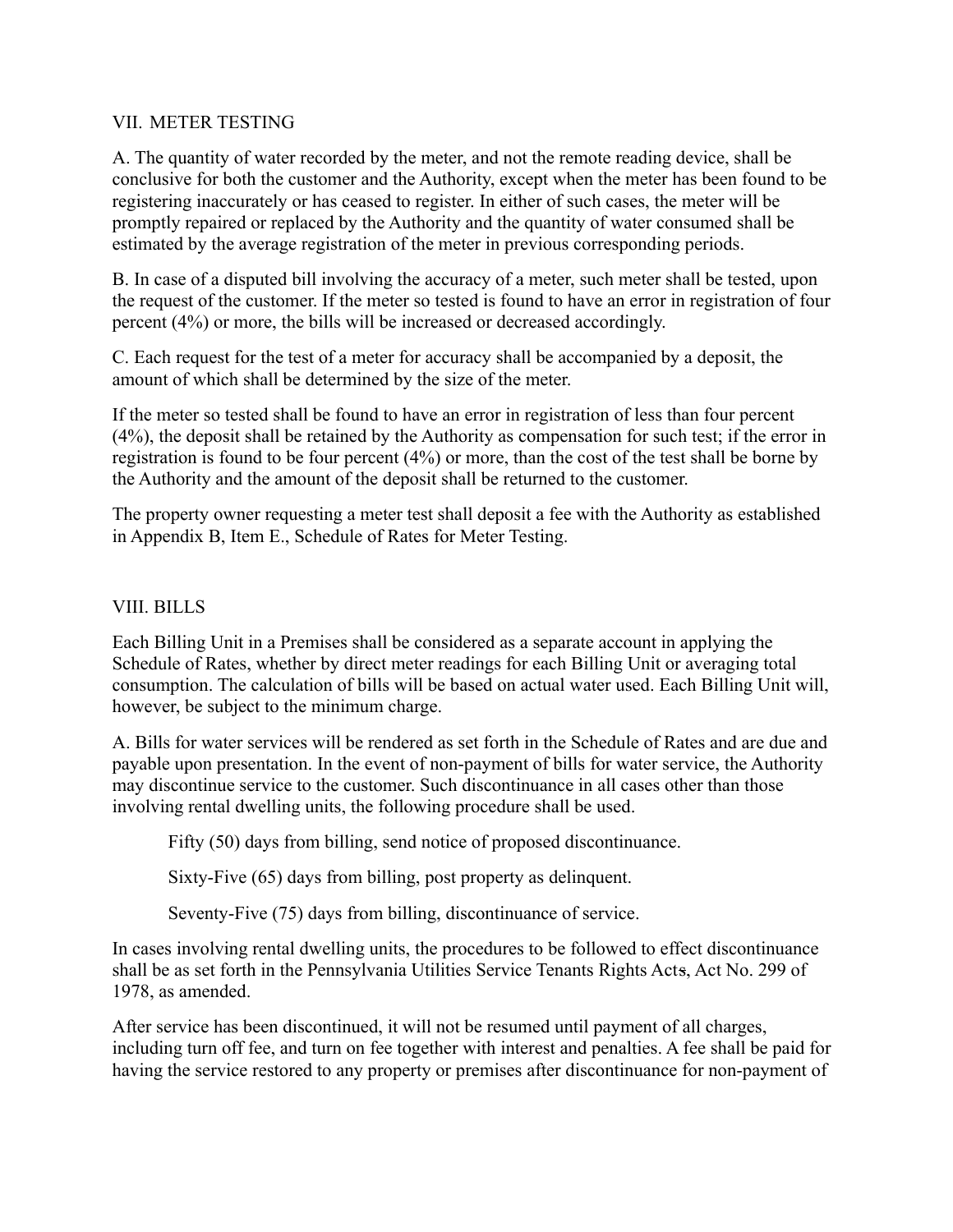charges. The following additional fees shall be paid to the Authority to cover administrative costs involved.

Notice to landlord ratepayer as contained in the list of fees per notice required, and per notice to the tenants, notice to Department of Health as contained in the list of fees.

If a customer's check is returned for any reason and the date of turn off has passed, the Authority shall turn off the customer's service for non-payment.

B. Bills for water service will be sent only to the property owner. No bills for water service will be sent to tenants, property management services or other third parties. It is the property owner's responsibility to see that the proper person or entity timely pays for the bills for water service on a timely basis.

C. There is a charge to be paid by the customer for presentation of a check for which there are insufficient funds to cause the Authority to be paid (i.e. a bad check), the fee being that amount contained in the list of fees.

D. All delinquent bills for charges shall be entered as a lien against the premises served and such lien shall be filed and collected in the manner provided by law for the filing and collection of municipal claims.

E. The presentation or non-presentation of a bill shall not be held to be a waiver of any of the Rules and Regulations.

F. Water rates shall be payable quarterly on a cycle basis with invoices for each cycle being rendered quarterly as its cycle is due.

G. The Authority will read all meters on a regular schedule. In the event that scheduled reading of meters cannot be obtained because of the inability to gain access to the meter location, the Authority reserves the right to estimate the consumption for billing purposes. Bills so determined shall have the same force and effect as if the meters had been read.

H. Where a property is being billed more than one billing unit per service and, where the owner wants to terminate a billing unit from that service, he shall be permitted to do so in the following manner;

1. Owner shall disconnect the billing unit in question and notify the Myerstown Water Authority who shall inspect said termination and, upon satisfactory proof, shall remove the billing unit from the owner's water invoice and, further, the building owner shall sign an affidavit supplied by the Myerstown Water Authority that the billing unit purpose has been terminated and/or eliminated.

 2. Owner is hereby notified that if the terminated and/or eliminated billing unit is put back in use, the Myerstown Water Authority shall be notified immediately and an additional billing unit will be imvoiced. In the event said usage changes whereby another billing unit is invoiced, no tapping fee shall be paid so long as the service was not disconnected at the street.

I. Any customer disputing a water invoice shall notify the Authority of the issue. If possible, the Authority shall remedy the dispute. If the dispute cannot be remedied, the customer shall complete a form to be placed on the agenda, submitting same along with a letter explaining the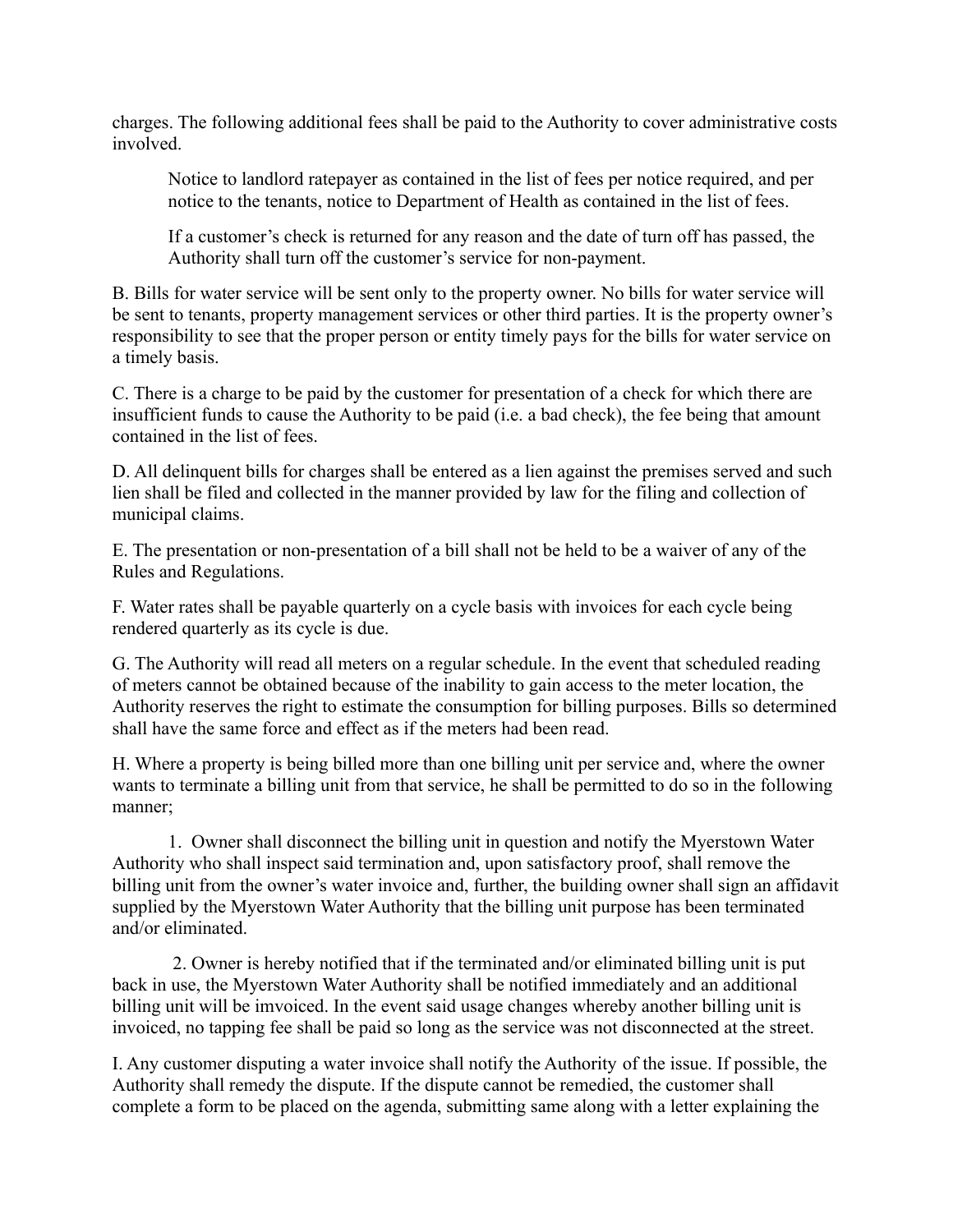dispute.. All requests and required documentation must be submitted at the business office at least seven (7) days prior to the regularly scheduled meeting. The customer must follow these provisions to be considered for refund or credit.

The Authority will respond within fifteen (15) days of the attended meeting. The Authority will render a final decision at or afier the second regularly scheduled meeting, not to exceed 75 calendar days.

## IX. DISCONTINUANCE OF SERVICE

A. Whenever the property owner desires to have his service terminated or his water service discontinued, he shall notify the Authority to that effect in writing. The property owner will be responsible for the payment of all service rendered by the Authority prior to receipt of such written notice and during a reasonable time thereafter to enable the Authority to make the final reading of the meter or meters, or to discontinue water service**.** The property owner shall remove the service line to the corporation stop**.** In the case of rental units, the procedure sét forth in the Utility Service Tenants Rights Act shall be followed. There shall be a charge for water turnoff of fees as outlined in this situation, as contained in the list of fees.

B. Bills will be prepared between normal meter reading/billing periods for property transfers or changes upon request. The fees for this service shall be based upon the list of fees, including the service charge and administrative fee. The Authority will read the meter and calculate the charges due since the last billing to facilitate settlement. The regular quarterly bill for total usage since the previous regular billing will be rendered to the owner of record on the regular billing date. In addition, there is an administrative charge required to be paid.

C. When premises will be unoccupied temporarily, the property owner may notify the Authority in writing, requesting the water to be turned off, and all charges will cease from the date when water service is turned off. When the property is again occupied, the property owner shall notify the Authority in writing, and the water will be turned on. No refund or allowance will be made for unoccupied property when written notice has not been given. No refund will be allowed for property unoccupied for a period less than thirty (30) days. There shall be a charge for water turn off and a charge for turn on as outlined in this situation. The fees shall be those set forth in the list of fees.

D. When a property in unoccupied, the property owner must notify the Authority in writing of such vacancy, and upon his failure to do so, the property owner will be responsible for any damage to the property of the Authority, arising from freezing, water damage, injury to meter, or any other failure.

E. Service to any property may be discontinued for violation of any of these Rules and Regulations; before service may be discontinued for any violation, the Authority shall give written notice to the property owner, stating the rule violated, the manner of violation and a reasonable date after which service will be discontinued if the violation continues. After service is thus discontinued for violation of these Rules and Regulations, service will not be resumed until reasonable assurance is. given that the customer will comply with the Rules and Regulations, and until a resumption of service charge has been paid to the Authority following the list of fees.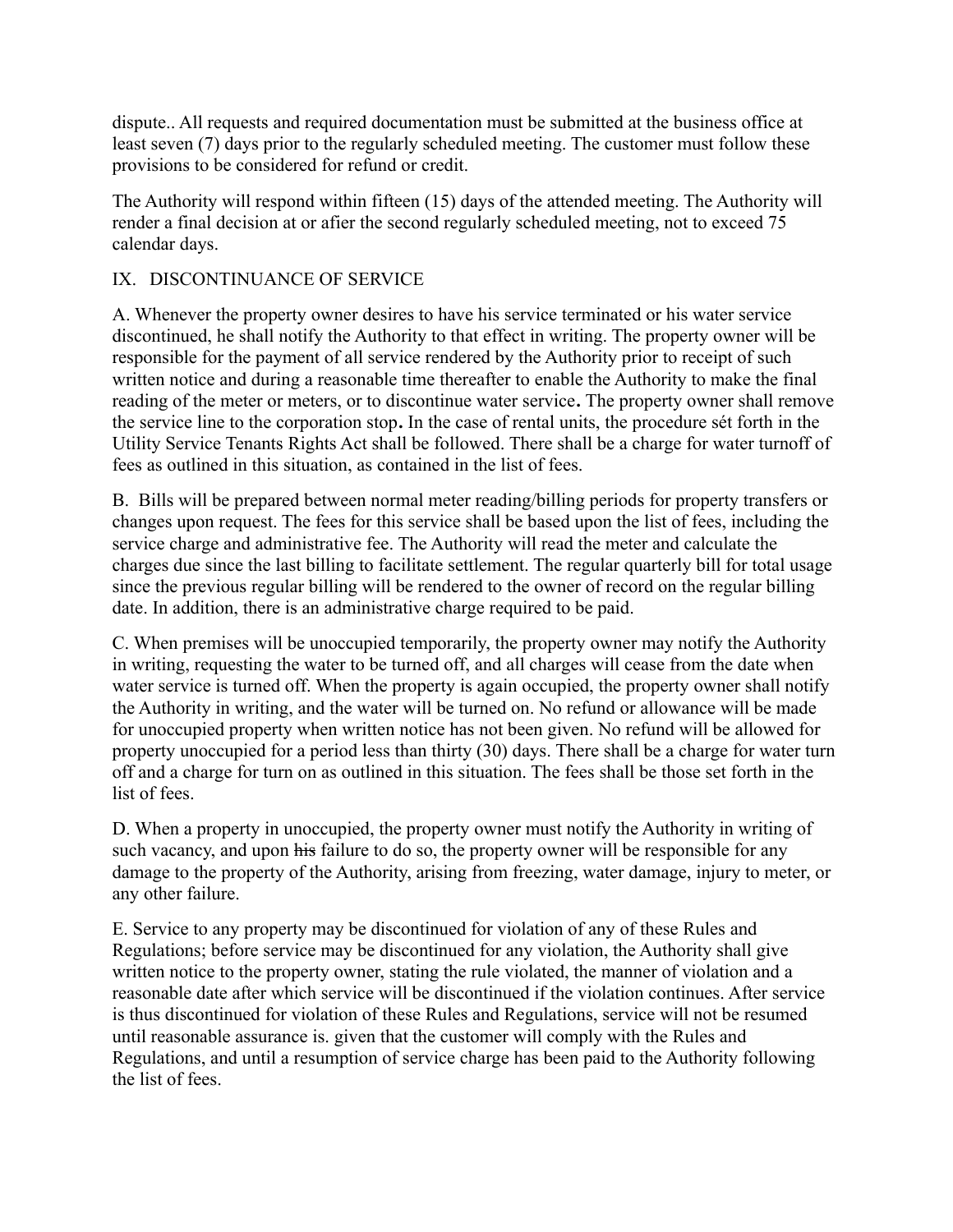F. When more than one property owner, prior to the adoption of these Rules and Regulations, is supplied through one service connection under control of one curb box, any violation of these Rules and Regulations by any customer shall be deemed a violation as to all and the Authority may take such action as could be taken against a single customer, except that such action shall not be taken until the property owner who is not in violation of these Rules and. Regulations has been given a reasonable opportunity to make application for and have installed a separate connection to the water system.

G. Procedure required for Discontinuance of Service pursuant to request by landlord ratepayer for voluntary relinquishment of service.

1. Landlord shall provide affidavit that all dwelling units in premises are unoccupied or that tenants to be affected by proposed discontinuance have consented in writing to said proposed discontinuance. This affidavit form shall contain a notice conspicuously setting forth that false statements are punishable criminally.

2. All tenants affected by the proposed discontinuance shall inform the Water Authority orally or in writing of their consent to the proposed discontinuance, or

3. The landlord ratepayer shall provide the Water Authority with the names and addresses of all affected tenants within seven (7) days, and the Water Authority shall notify the Pennsylvania Department of Health Office in Lebanon, as well as each such tenant, the said notice to the said tenants to contain the information required by the form for Notice to Tenants.

H. In all cases of voluntary discontinuance of water service involving dwelling rental units, the foregoing procedures apply only insofar as they do not-conflict with the provisions of Pennsylvania Utilities Service Tenants Rights Acts, Act No. 299 of 1978, as amended. Otherwise, the procedures set forth in said Act shall be followed. Penalties and fees in addition to those hereinbefore set forth in the case of discontinuance, shall include a fee for each notice required to be filed, mailed or posted, as set forth in the list of fees.

I. Customers who provide payment via check that cannot be paid by the customer's financial institution, e.g. insufficient funds, account closed, etc**.,**, shall have their service turned off after ten (10) days written notice from the Authority. Service shall not be resumed until all fees as set forth in the list of fees have been paid.

## X. MISCELLANEOUS

 A. Water shall not be turned**-**on into any property owner's premises by any person who is not an employee or agent of the Authority, except temporarily by a plumber, with Authority approval, to enable him to test his work, provided it shall be turned off immediately after the test is made.

B. The employees or authorized agents of the Authority shall have the right of access, at all reasonable hours, to the premises supplied with water for the purpose of reading meters, examining pipes and fixtures, observing the manner of using water, and for any other purpose which is.proper and necessary in the conduct of the Authority's business. Such employees or agents shall carry proper credentials evidencing their employment by the Authority.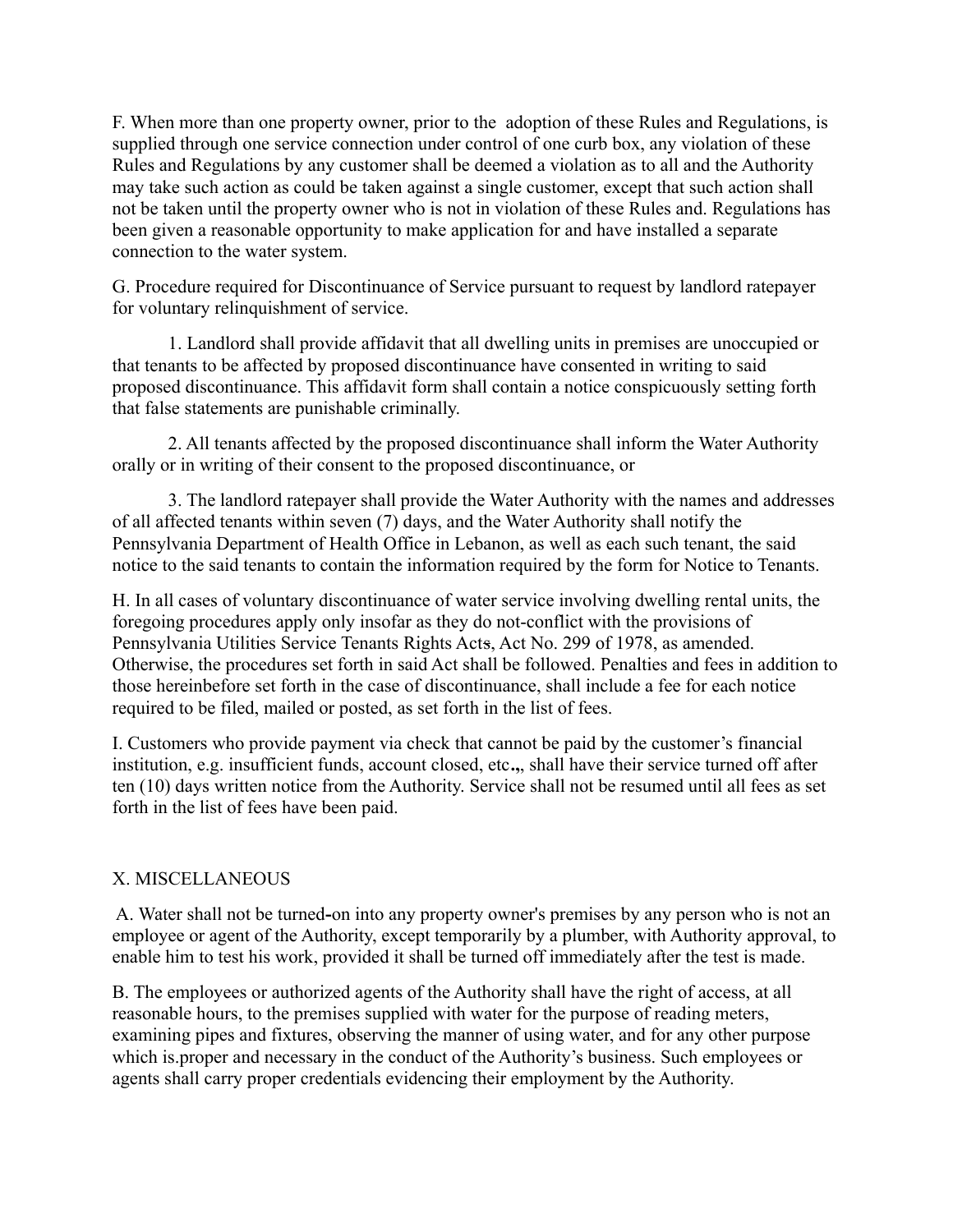C. The Authority will not be liable for any claim or damage arising from a shortage of water, the breaking of machinery or other facilities, or for any other cause,

D. As necessity may arise in case of a break, an emergency or other unavoidable cause, the Authority shall have the right temporarily to cut off the water supply in order to make necessary repairs, connections, etc**.** The Authority shall use all reasonable and practicable measures to notify the customer, in advance, of such discontinuance of service. The Authority shall not be liable for any damage or inconvenience suffered by the customer, or for any claim for interruption in service, lessening of supply, inadequate pressure, poor quality of water, or any other cause. The Authority may restrict or regulate the quantity of water used by customers in case of scarcity, drought emergency or other emergency condition, or whenever the public welfare may require it.

E. No customer shall open or close any of the Authority's curb stops, corporation stops or valves in any public or private line. Unauthorized reinstatement of water service constitutes a violation of these Rules and Regulations and shall constitute a theft of services. The Authority shall prosecute all such theft of services.

F. No agent or employee of the Authority shall have the right or authority to bind it by any promise, agreement or representation contrary to the letter or intent of these Rules and Regulations.

G. Lawn, greenhouse, and garden sprinkling will be permitted through flexible hoses if equipped with hand or automatic nozzles, except during drought emergency or other water restriction conditions.

H. Underground lawn sprinklers and irrigation systems may be installed only under special approval by the Authority. The property owner must furnish schematic drawing of the proposed pipe layout, together with valves, sprinkler heads, and appurtenances, including sizes and specifications**.** All underground lawn sprinklers and irrigation systems shall have operational backflow prevention devices installed.

I. No interconnection or cross-connection shall be made or permitted between the water system being operated by the Authority and any other water supply unless the proposed connection has been approved by the State Department of Health or Department of Environmental Protection and the Authority.

J. The Authority reserves the right to alter or amend these Rules and Regulations in the manner provided by law.

K. The Authority may, by special action of the Board, grant an exception or exceptions to any Rule or Regulation or charge. The granting of a particular application or an exception to these Rules and Regulations shall not be construed as a precedent in any other case.

L. Each new water service constructed shall be equipped with a backflow prevention device to prevent backflow of water supply due to induced differential in pressure or siphoning action. Backflow prevention devices shall be in accord with the Department of Environmental Protection Rules and Regulations, Title 25, Chapter 109, Part VII. Each water service equipped with a backflow preventer shall also be equipped with a thermal expansion relief tank located along the pipe between the backflow preventer and the hot water heater.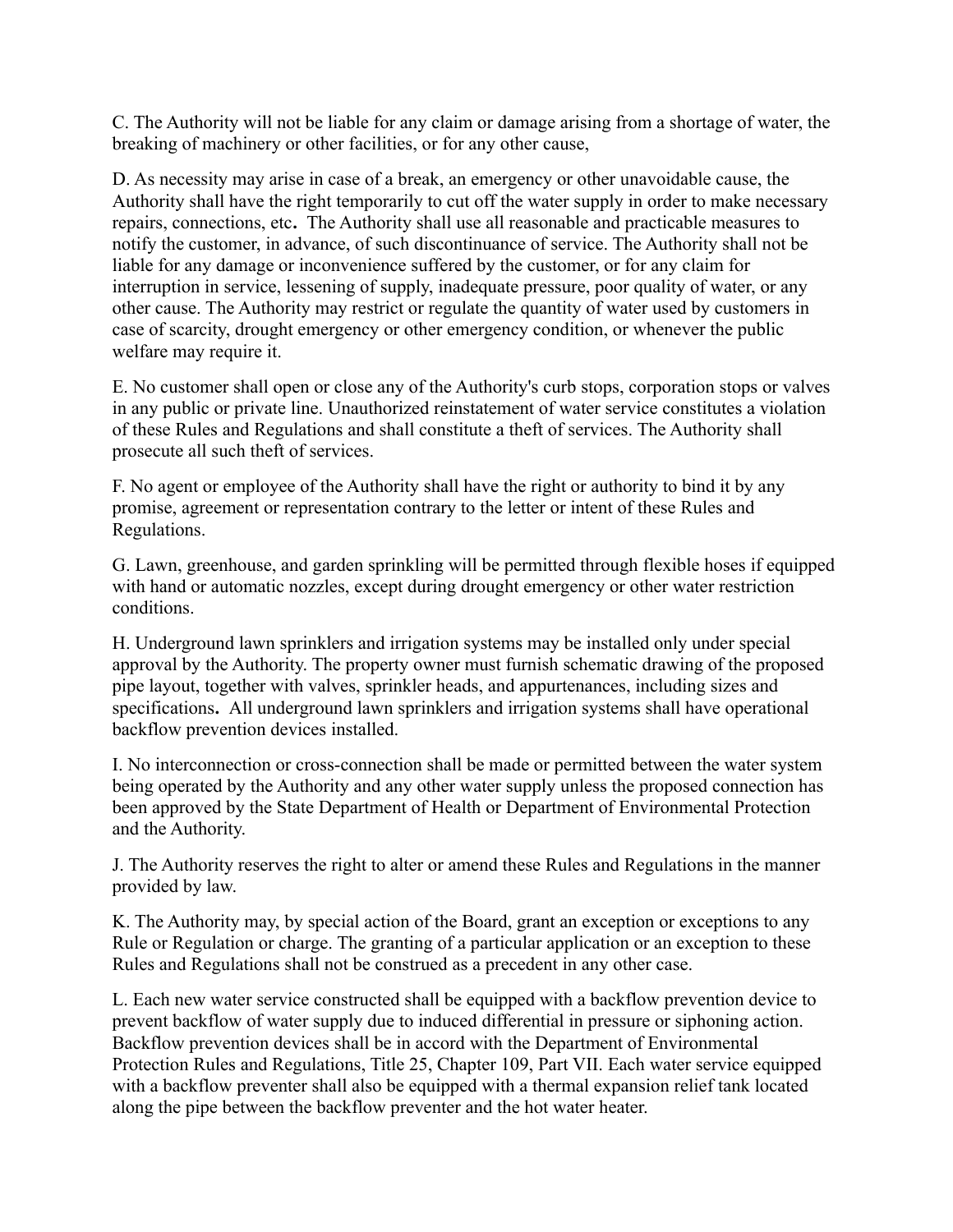M. An escrow deposit shall be required from any property owner, equitable owner, customer or any other person or entity which shall become involved in a proceeding which requires time and materials expenditure by the Authority staff and/or its consulting engineers or legal counsel. The initial escrow deposit payable to the Authority shall be determined by the Authority's engineer based on a comprehensive review by the engineer of such proposal. This escrow fund shall be supplemented as necessary during the course of the proceeding so that sufficient funds are continuously on hand to cover all Authority costs prior to incurring the cost(s). The Authority shall not be responsible or otherwise liable to pay interest on any funds deposited into the developer's Escrow Account.

N. Change of property ownership shall require an ownership change notice to be filed with the Authority. The new owner, or purchaser, shall be responsible for filing the notice for change in ownership. The seller shall be responsible for any unpaid charges due the water Authority on the property (account).

O. Pool Fill Meter - A property owner who wishes to save sewer charges for the amount of water needed to fill a swimming pool, may rent a meter from the Authority for that purpose and that purpose only. A charge for meter use shall apply for filling of swimming pools.

The property owner shall sign a form at the Authority's office when picking up the meter. A charge will be added to the next inv**oice**, per the charge resolution in effect at the time the form is signed. The property owner must return the meter within seven (7) business days or another charge will be added for each additional seven (7) business days or part thereof that the meter remains unreturned. This meter may only be used for pool fillings.

P. Time Payments: If a customer receives an invoice and is unable to pay the entire amount due to an unusual circumstance, the customer may request, in writing, to make time payments. All payment plans must be approved by the Board of the Authority at its regular monthly meeting. The request must be made while the invoice is considered current (prior to due date). If approved by the Board**,** the property owner will be issued (3) three equal invoices; for any amount between \$1.00 and \$1,000 each dated the 30<sup>th</sup> of the payment due months. If all three (3) invoices are paid by the due dates, no penalties will be charged. If approved by the Board, the property owner will be issued (6) equal invoices; for any payment amount between \$1,001 and \$2,000 each dated the  $30<sup>th</sup>$  of the payment months. If all (6) invoices are paid by the due dates, no penalties will be charged. If approved by the Board, the property owner will be issued (12) equal invoices; for any amount over \$2,000 each dated the  $30<sup>th</sup>$  of the payment months. If all (12) invoices are paid by the due date, no penalties will be charged. For all payment plans over (3) months, all future invoices must be kept current. To protect the Authority's interests, both mailed and posted notices will take place as normal. If the property owner does not pay both of the first two (2**)** time payments in any case by the turn-off date, water services will be turned off or Utility Services Tenant's Rights Act procedures will begin. A normal usage invoice with no unusual circumstances will not be considered for time payments.

Q. The Reduced Pressure Principle Backflow Preventer (RPZ) Double Check Valve Assembly on any fire service or dumpster service to a structure should be maintained by a qualified service technician or company qualified to perform such service on an annual basis. The cost for such maintenance service is the responsibility of the property owner. The property owner shall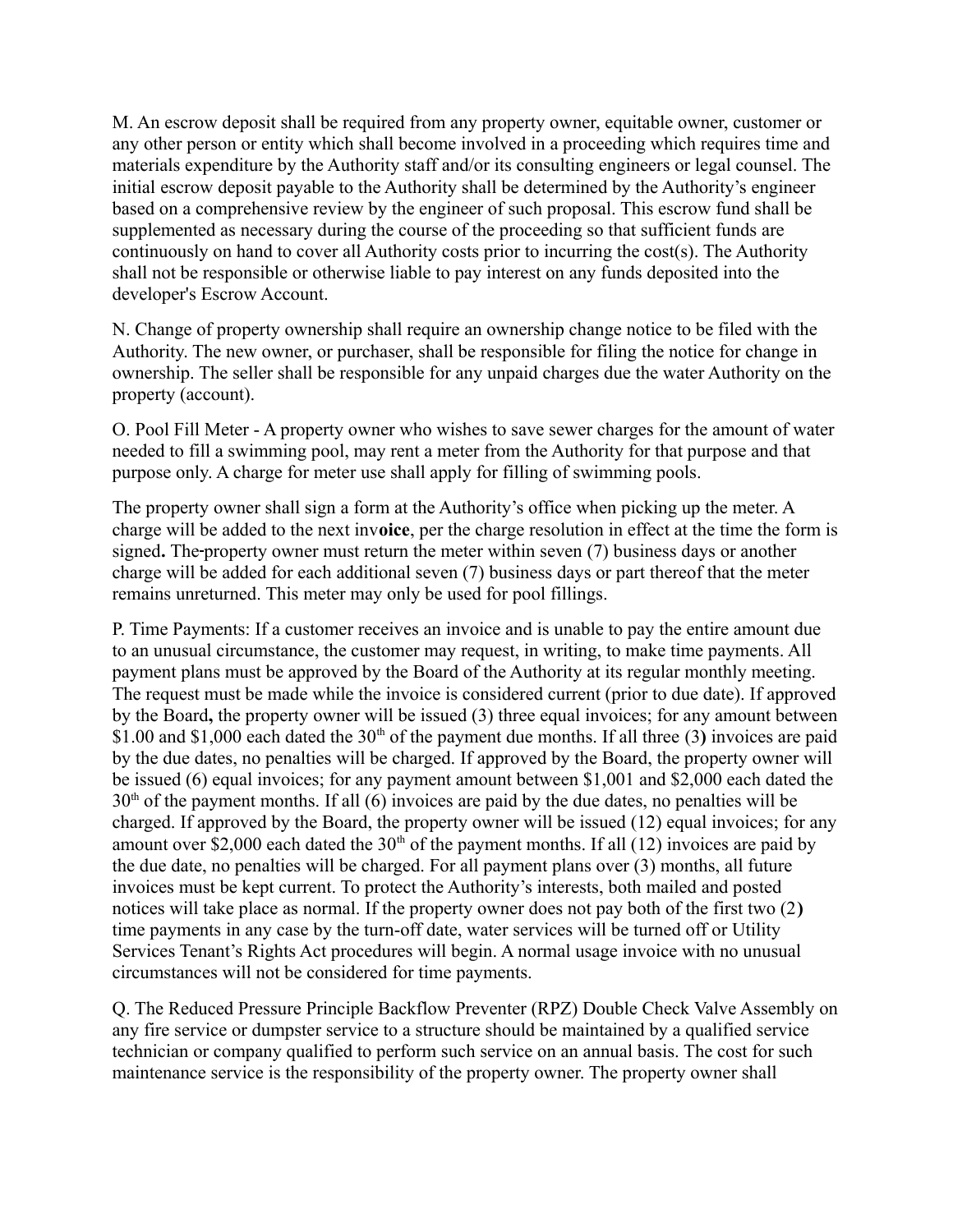annually provide documentation to the Myerstown Water Authority confirming such maintenance.

# XI. Fire Protection

A. Water from fire hydrants or other firefighting facilities shall be used only for firefighting purposes.

B. The Authority shall have no greater duty, with regard to fire hydrant service or to private firefighting service, than to supply only such volumes of water at such pressures as may be available in the normal-operation of the water works facilities, at the time of the emergency.

C. Where metered service is provided to any property owner, the Authority shall not be responsible for the quantities of water or pressure which may be available for any firefighting facilities or purposes where the customer installs such facilities or makes connections to his water system for such purposes, on the discharge side of the meter in his service line, and shall not be held liable for any claim based upon loss due to fire or firefighting.

D. Fire hydrants for public fire protection service will be installed and maintained by the Authority, except where water mains are extended as part of land subdivision or land development, in which case the developer shall install the hydrants at no cost to the Authority.

E. The Authority requires each fire service to be equipped with a fire service meter. Such meter will be supplied by the Authority and installed by the property owner or his/her contractor. The cost of the meter, together with any other Authority costs related to consideration of the fire service meter installation, shall be borne by the customer.

F. Any new fire hydrants requested to be installed on existing water mains shall be paid by the requesting agency or person.

G. Hydrant flow tests for sizing of fire service facilities to serve structures shall follow the procedure set forth in the National Fire Protection Association Standard of practice Number 291, Recommended Practice for Fire Flow Testing and Marking of Hydrants, most recent edition. The test shall be conducted by a qualified fire protection engineering firm at a time scheduled in advance with the Authority's personnel. The fire protection engineering firm employed by the developer or property owner shall conduct the test. The Authority's representatives, agents, or employees shall observe the test, but will not certify or expend confirmation documents. The sole responsibility for test results and subsequent design of fire protection systems or facilities shall rest with the property owner and its fire protection engineers. All costs of fire flow testing shall be paid by the developer or property owner requesting the test.

# XII. EXTENSION OF MAINS

A. The Authority may make extensions of distribution mains after petition of the owners of real estate or their authorized agents, along the proposed line, and upon their payment of the entire estimated cost of installing the necessary pipe lines and appurtenances other than service connections, including, but not limited to engineering and legal fees as determined by the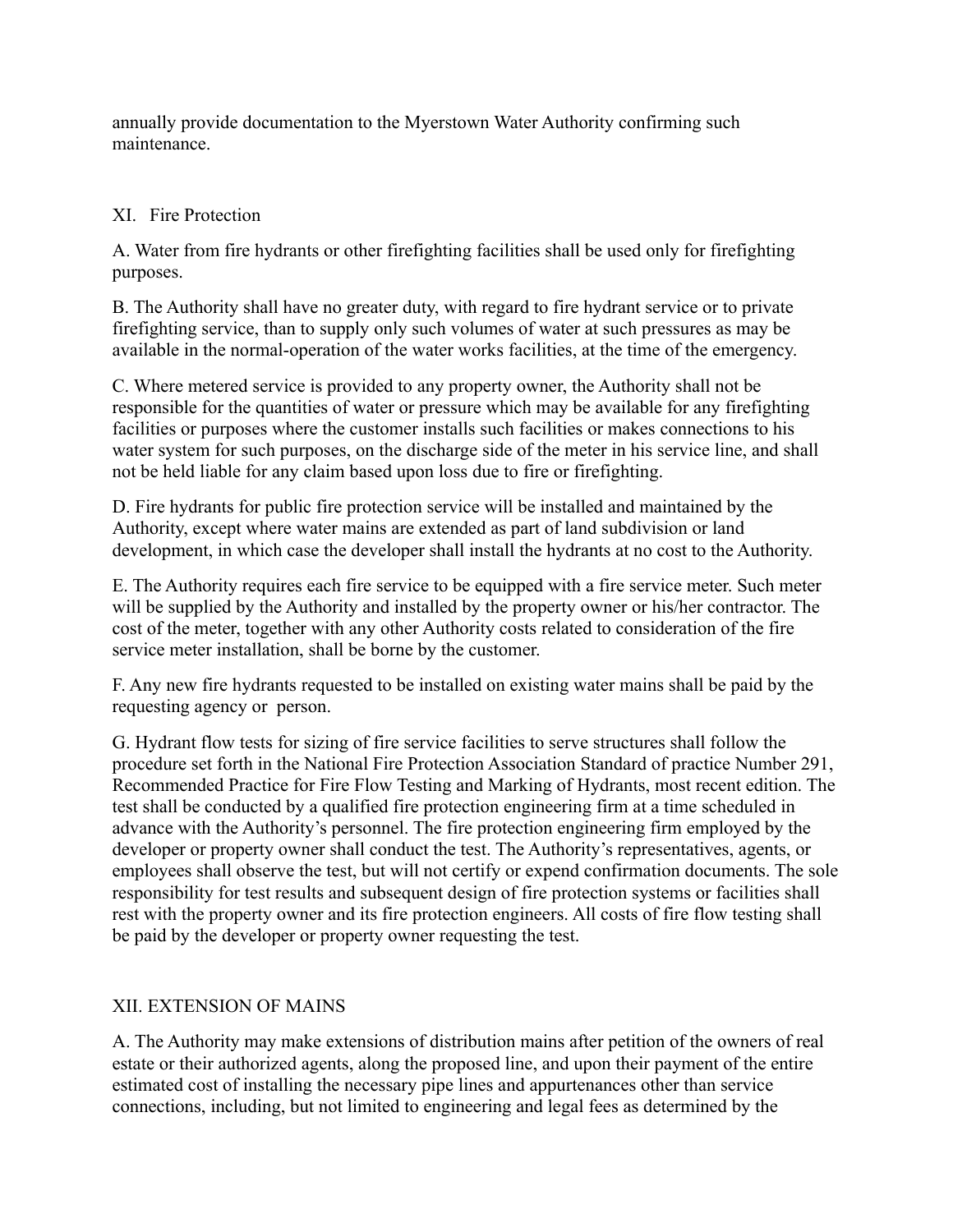Authority. If the actual cost of main extension is greater than the estimated cost, this difference shall be paid by the applicant before service is rendered. Should the estimated cost be greater than the actual cost, this difference shall be returned to the applicant.

B. The Authority may, at its own discretion, extend any distribution main without petition or refuse any petition.

C. If a prospective customer wishes to extend any water mains using a contractor of his choice, the customer shall retain an engineer, acceptable to the Authority, to design, prepare plans and specifications and supervise construction of the water main extension. The customer shall bear all costs for the extension, including, but not limited to construction, engineering and legal expenses and inspection and testing by the Authority. The customer, or developer, making an extension to the Authority's water distribution system shall provide the Authority with an accurate as-built plan prepared by the customer's or developer's engineer, and which accurately displays the location of all pipes, valves and appurtenances. The as-built plan shall be submitted in duplicate hard copy along with an AutoCAD disk to the Authority. Release of any copyright shall be included to allow use of the AutoCAD data.

D. Main extensions on newly-developed land will only be approved where there has been a dedication of streets and ways and where all plot plans have been approved by the local planning commission and such other planning commissions as shall be in existence at the time of application.

E. Main extensions on private property will only be approved after right-of-way has been granted to the Authority.

F. All main extensions shall become the property of and be maintained by the Authority.

G. The Authority shall determine the size and type of the pipe to be installed for transmission and distribution Mains. The minimum size for any new water distribution system main shall be eight (8) inches diameter. The Authority may require installation of larger diameter mains.

H. The terminal point of all main extensions shall be at the farthest extremity of the most distant premises to be served.

I. Any land subdivision or land development project, or other proposed extension to the Authority's water distribution system shall require the filing of an escrow deposit to cover the Authority's legal, engineering and administrative costs associated with plan review, preparation of legal agreements and other Authority tasks related to the project. The developer shall tender to the Authority an initial deposit, the amount to be determined by the Authority's engineer**,** to cover any and all expenses of the Authority associated with the engineering, legal and administrative review of the subdivision or development plan. This deposit shall be in addition to and separate from any deposits which may be required by any other agency with jurisdiction. In the event this initial deposit is deemed by the Authority to be insufficient to meet its expenditures, the developer will be so notified and shall within ten (10) days make further deposits as required into the Escrow Account. Funds in this Escrow Account will be used to satisfy all expenditures incurred by the Authority for plan review. The Authority shall not be responsible or otherwise liable to pay interest on any funds deposited into the Developer's Escrow Account.